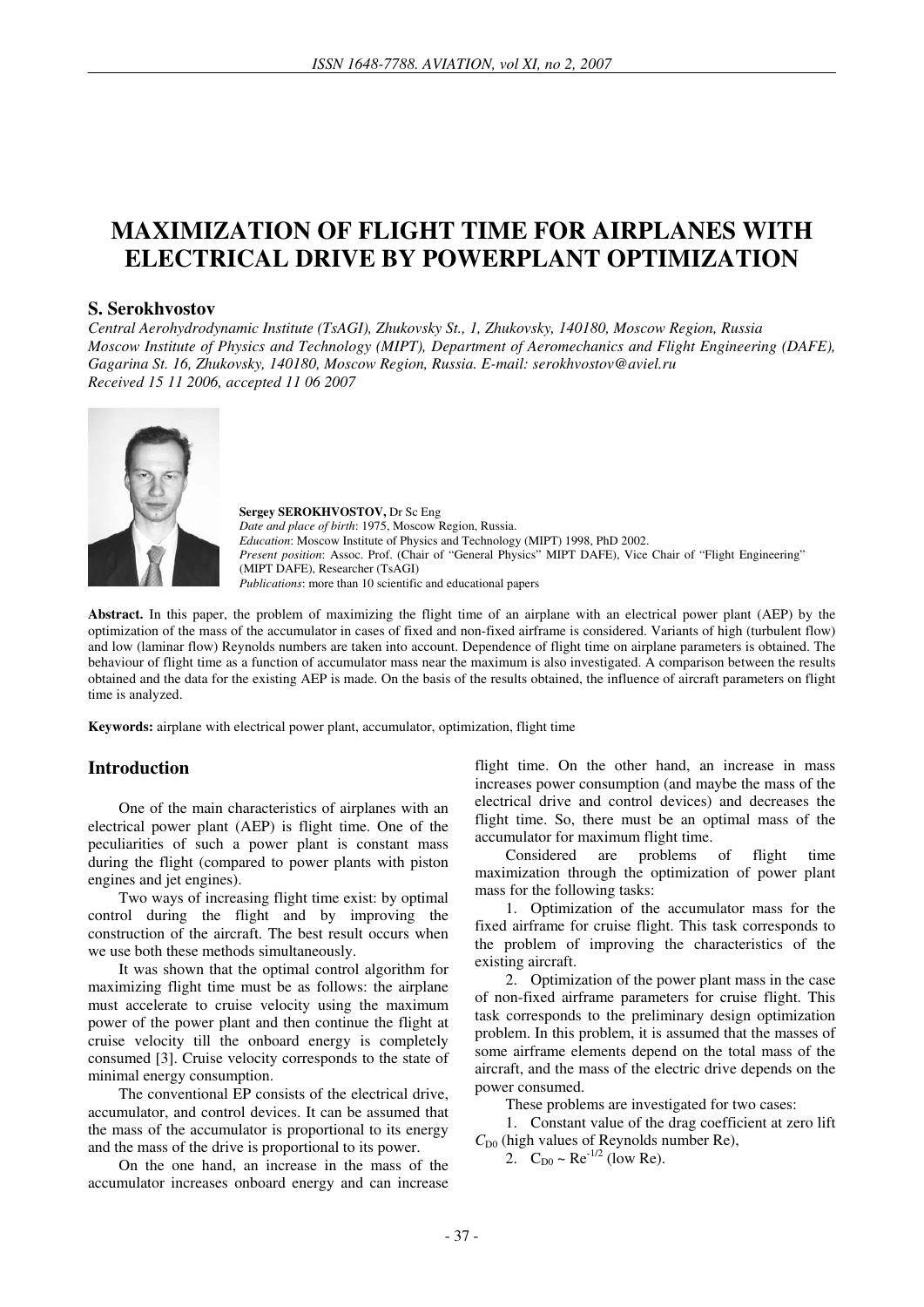#### **1. Optimization of the accumulator mass for the fixed airframe for cruise flight at low Re**

In this section, we assume that we can change only the mass of the accumulator (i.e., the energy of the accumulator), and cannot change other components of the airplane. This corresponds to the problem of improving the existing MAV by the correct selection of the mass of the accumulator.

Also assume that the efficiency of the power plant at cruise flight is near the maximal efficiency, so we can consider it a constant.

Let the mass of the airplane without the accumulator be  $m_0$  (according to the problem statement,  $m_0$  is constant), *m* is the mass of MAV, *g* is the acceleration of gravity, *V* is the flight velocity, *S* is the wing area, *CL* is lift coefficient,  $C_{D0}$  is the drag coefficient at zero  $C_L$ , *W* is consumed power,  $\eta$  is the efficiency of the power plant, and *A* is defined by

$$
A=\frac{1}{\pi e\lambda},
$$

where  $\lambda$  is the aspect ratio and *e* is a coefficient depending on the wing shape.

Then, for horizontal flight with constant velocity [4]

$$
mg = C_L \frac{\rho V^2 S}{2}, \ W = (C_{D0} + AC_L^2) \frac{\rho V^3 S}{2\eta}.
$$

From this, it can be derived that

$$
W = \left(C_{D0} + A \left(\frac{2mg}{\rho V^2 S}\right)^2\right) \frac{\rho V^3 S}{2\eta}.
$$
 (1)

Let us find the velocity that corresponds to the minimal *W*.

It is well known [2] that for the small Reynolds numbers Re (which corresponds to the flight of MAVs)

$$
C_{D0} = \frac{const}{\sqrt{\text{Re}}} = \frac{B}{\sqrt{V}} = \frac{Z}{\sqrt{Vb}}
$$
 (2)

where *Z* is a coefficient depending on wing form and kinematic viscosity of the air, *b* is the characteristic wing chord, and  $B = Z/\sqrt{b}$ .

Then the velocity corresponding to the minimal *W* is equal to

$$
V = \left(\frac{2A}{5B} \left(\frac{2mg}{\rho S}\right)^2\right)^{\frac{2}{7}}, \text{ or } V = \sqrt{\theta}m^{4/7}, \qquad (3)
$$

where  $2A(2g)^{2}\big)^{4/7}$ 5 *A g*  $\theta = \frac{3\pi}{5B} \left( \frac{5\pi}{\rho S} \right)$ ρ  $\left(2A(2g)^2\right)^2$  $=\left(\frac{2A}{5B}\left(\frac{2g}{\rho S}\right)\right)$  .

The mass of the accumulator  $m_{AC}$  is proportional to the *W* and flight time *t*. Taking into account (1), (2) and (3), it can be found that

$$
m=m_0+km^{\dfrac{10}{7}}t\;,
$$

and

$$
t = \frac{m - m_0}{\frac{10}{7}},
$$

where *k* is a proportionality coefficient.

Varying *m* as an independent variable, we will find that maximal flight time is realized for

 $m=10/7m_{\text{AC}}$ , or  $m_{\text{AC}}=7/3m_0$ ,

i.e., the mass of accumulator must be 70 % of *m*.

# **2. Optimization of power plant mass in the case of non-fixed airframe parameters for cruise flight**

It should be noted that the airplane mentioned above, even with an optimal accumulator, is not optimal as a whole: so it can fly with the increased mass, its airframe, electric drive, and control devices are "stronger" than necessary. Decreasing the mass and strength of these elements can improve the airplane and increase flight time. The problem of flight time optimization by the varying the masses of the accumulator, drive and airframe must therefore be analyzed.

It is well known that the masses of some elements of an airplane are proportional to the total airplane mass. Let the total mass of such elements be equal to  $\alpha \cdot m$  ( $\alpha$  is a constant). The total mass of "constant" elements (i.e., those that are independent of *m* and *W*) is equal to  $m_1$ . Assuming that the total mass of the electric drive and control devices is proportional to *W* and using the previous results, we can find

$$
m = m_1 + \alpha m + m^{\frac{10}{7}} \left( kt + \beta \right),
$$

or

$$
t = \frac{m(1-\alpha)-m_1}{km^{\frac{10}{7}}}-\frac{\beta}{k},
$$

where  $\beta$  is a proportionality constant.

Varying *m* as independent variable, we determine that maximal flight time corresponds to

$$
m(1-\alpha) = \frac{10}{3}m_1,
$$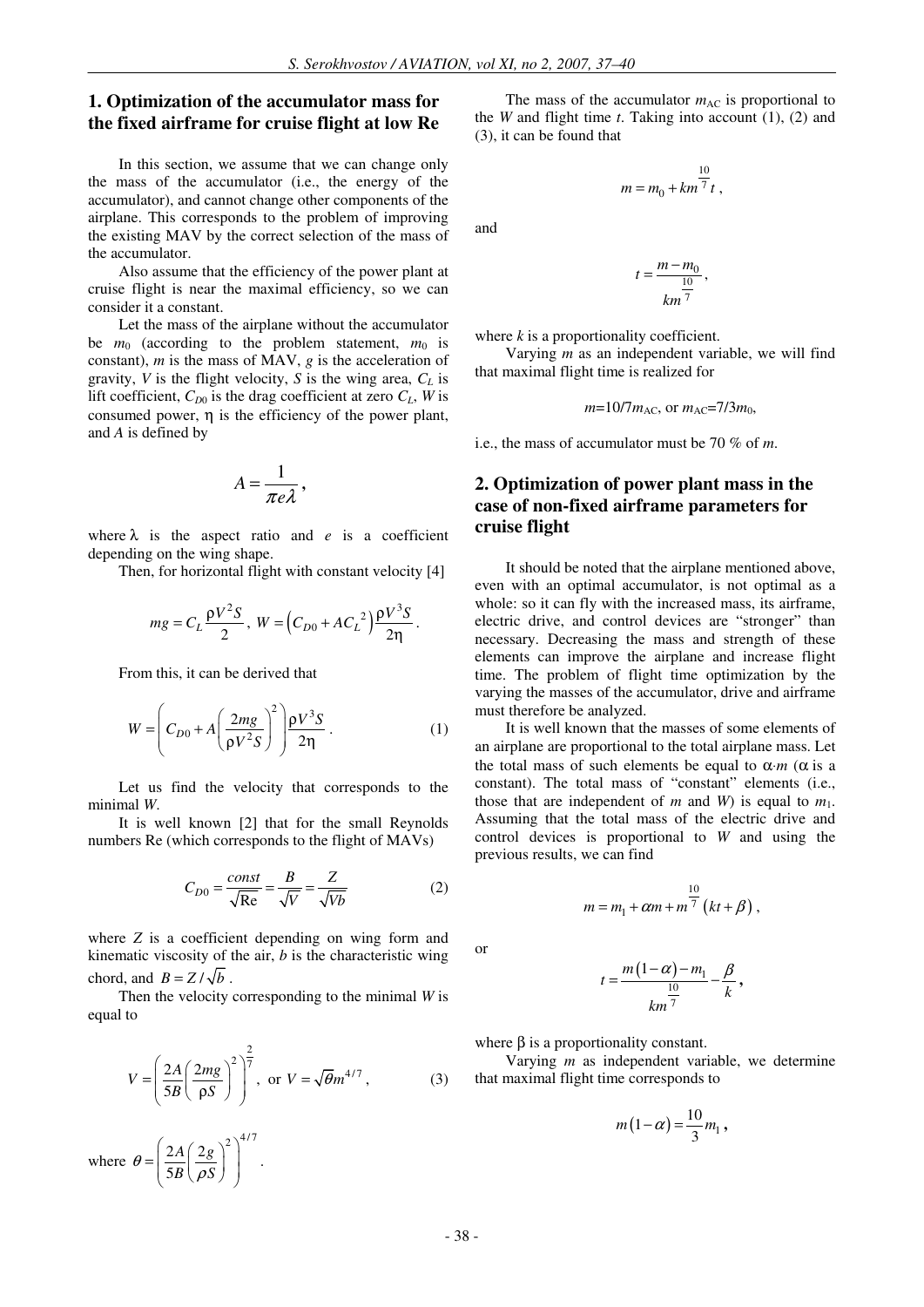or, in other words, the mass of the power plant must be  $7/3$  of  $m_1$ .

#### **3. Dependence of flight time on airplane parameters**

Here the question of how the flight time depends on the aircraft parameters for task 2 must be investigated. Taking into account equation (3) and

$$
S=\frac{L^2}{\lambda},
$$

where *L* is the wing span, one can find

$$
t = \frac{m_{AC}}{qW} = \sqrt{\frac{5^8 \cdot 2}{27}} \frac{{\eta L}^{\frac{6}{7}}}{q} \left(1 - \alpha\right)^{\frac{10}{7}} \sqrt{\frac{{{\rho^3 \lambda^2 \pi^5 e^5}}}{B^2 m_1^3}} - \frac{p}{q}
$$

where  $p$  is "density of drive power" (i.e. drive mass divided by power).

Consider that

$$
b = \frac{L}{\lambda}
$$
 and  $B = Z \sqrt{\frac{\lambda}{L}}$ .

From this,

$$
t = \sqrt[7]{\frac{27}{16 \cdot 5^5}} \frac{\eta L (1 - \alpha)^{\frac{10}{7}}}{2qg} \sqrt[7]{\frac{\rho^3 \lambda \pi^5 e^5}{Z^2 m_1^3 g^3}} - \frac{p}{q}.
$$
 (4)

So, one can analyze the ways of flight time increasing according to formula (4). This expression shows that the best way of increasing *t* is decreasing *q*. It is rather obvious that this way is simply the usage of accumulators with a higher amount of energy per unit mass.

The second way can be increasing the wing span, but in the case of the *Micro* vehicle the value of *L* can only decrease. From this, we must keep in mind that the smaller the airplane is the shorter the flight time is.

In addition, rather efficient ways are increasing η and *e* and decreasing α and *p*. But these parameters can vary only slightly.

The effect of decreasing the "constant mass"  $m_1$  is not as considerable as it is for the aforementioned parameters.

And lastly, increasing aspect ratio  $\lambda$  does not yield a significant effect for this task.

## **4. Optimization in the case of high Reynolds number**

This optimization procedure is the same as the previous case. The value of the optimal velocity can be obtained in the form

$$
V = \sqrt[4]{\frac{A}{3Cx_0}} \sqrt{\frac{2mg}{\rho S}} ,\; V = \sqrt{\gamma m} ,\; \gamma = \sqrt{\frac{A}{3C_{D0}}} \frac{2g}{\rho S} ,
$$

and the optimal accumulator mass is

$$
m=3m_0, m_{AK}=2m_0.
$$

Maximum flight time is defined by the formula

$$
t = \frac{\eta L}{4q^4\sqrt{3}} \sqrt[4]{\frac{\lambda \pi^3 e^3}{Cx_0}} \sqrt{\frac{2\rho}{3g^3}} \sqrt{\frac{(1-\alpha)^3}{m_1}} - \frac{p}{q}.
$$

From this formula, one can see that the ways of increasing the value of flight time are the same as in the previous section.

#### **5. Behaviour of function** *t* **near the maximum**

It is rather important to know the optimized function near the maximum. Figure shows the behaviour of the flight time of an airplane with a fixed airframe.



**Fig.** Flight time as function of total airplane mass for fixed airframe

From this figure, one can see that a decrease in accumulator mass on the value of  $m_0$  leads to a decrease in flight time of only 5 %. So, one can vary the accumulator mass significantly without a significant decrease in flight time.

#### **6. Comparison and validation of results**

Now one can compare the results obtained with the parameters of existing airplanes.

By Grasmeyer, JM. and Keennon, MT., mass breakdown for the first generation of the Black Widow configuration is as follows: power plant  $-62\%$ , payload – 12 %, controls – 9 %, and structure – 17 % of the total mass [1].

For the MAV Mirador these values are power plant  $-75$  %, structure  $-11$  %, and sensors, avionics and communication  $-14\%$  of total mass [2].